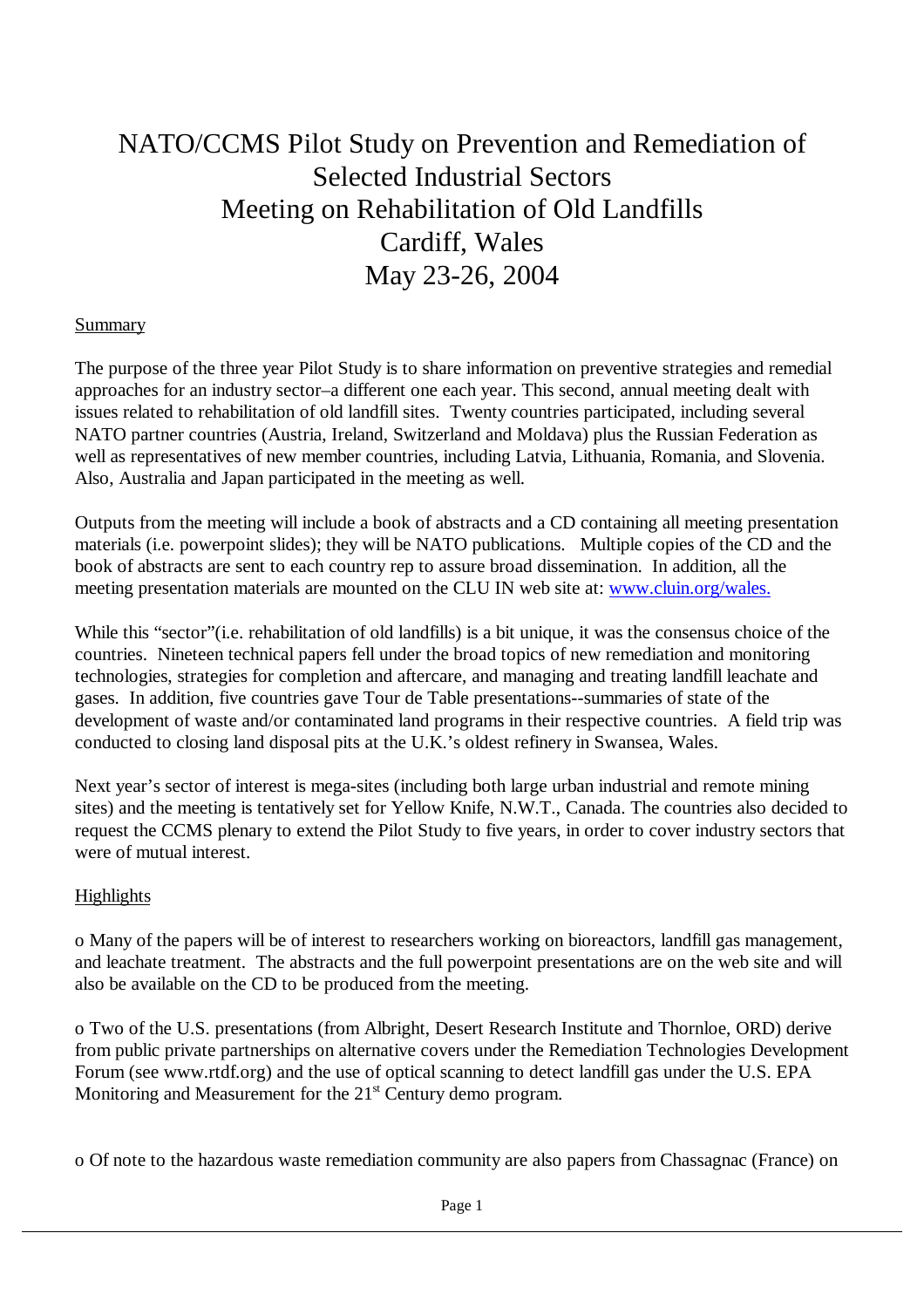the use of phytotechnologies as a polishing step in a natural attenuation system for leachate, Diels (Belgium) on evaluation of optimized combinations of treatment zones in permeable reactive barriers (work to be completed this fall) for leachate plumes, Reichenauer (Austria) on an expert system to evaluate technologies for old landfills and contaminated soils, Ragozzino (Italy) on the identification and remedy of landfill gas problems based on phytotoxic damage, Esposito Group (Italy)on planned new instrumentation for contaminant detection in horizontal well drilling equipment, and Rettenberger (Germany) on use of passive treatment systems for landfill gases. (See powerpoint slides on the web site.)

Several new developments in country remediation programs were covered in the **Tour de Table** presentations:

o **Italy** – 50 contaminated sites have been identified for "national" attention (vs. regional government- led efforts). Of these large sites, four of them constitute 2% of the land area of Italy. It is estimated that 3 billion Euros will be required for remediation of these sites. In addition, 4300 sites have been confirmed by the regional governments from an estimated population of 12,000. Of these, 3,000 have completed characterization and 300 have remediation complete.

o **Lithuania** –Of 750 municipal type landfill sites identified in 2003, 42 have been closed and 108 are under detailed investigation. An additional 950 sites with pesticide contamination have also been identified. By 2009, all municipal waste will be flowing only to 11 new regional landfills–in order to be consistent with EU guidelines.

o **France**–With 54 departments of 99 reporting, France estimates a total of 110,000 potentially polluted sites. 3,735 sites have been identified; 1500 have been treated with some user restrictions, while 1486 are under study. The clean up market in 2002 was estimated at 200 M Euros. Hazardous waste landfilling charges are about 110-120 Euros/ton. The Federal agency ADEME is managing about 60 difficult contaminated sites at the national level with a budget of 11 M Euros/year. Regarding municipal waste, France has 366 landfills that take 80% by weight of all municipal waste. 208 handle > 20k tons/year and 70 handle> 100k tons/year. There are 6,000 sites handling < 3,000 tons/year (2% by weight of the waste stream) and only 2,000 of them have adminstrative permits. Landfilling costs from 45-100 Euros/ton, with an average of 70 Euros. As of April 15, a requirement has been in place to inventory all landfills taking waste and all closed landfills. A landfill tax of 9.5 Euros/ton for legal landfills and 19.5 Euros/ton for all others is now in effect to develop a fund for rehabilitation of old landfills.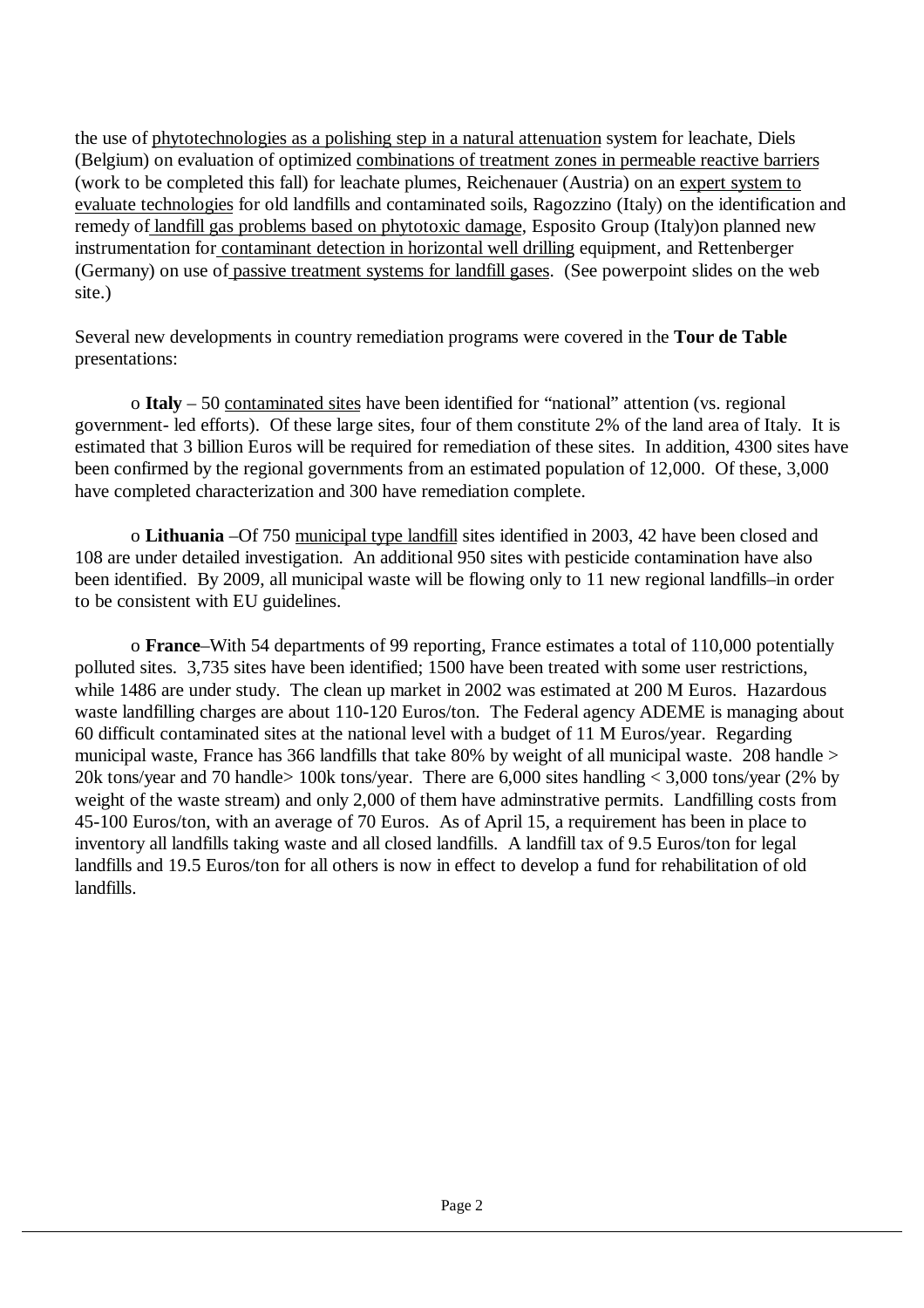## **List of Participants**

William Albright Desert Research Institute 2215 Raggio Pkwy Reno Nevada, 89512 United States

 Tel: 01-775-673-7314 Fax: 01-775-673-7363 Email: bill@dri.edu

Pietro Berardi F.LLI ESPOSITO SRL F.LLI ESPOSITO SRL VIA VARIANTE 7/BIS, 118 Italy

Tel: +39 081 362 60 00 Fax: +39 081 362 60 20 Email: p.berardi@saudia.com

Brian Bone Environment Agency Science Group 10 Warwick Road Olton Court B92 7HX United Kingdom

Tel: +44 (0) 121 708 4714 Fax:+44 (0) 121 708 4637 Email: brian.bone@environmentagency.gov.uk

Paul Bardos R3 Environmental Technology Ltd 54 Conisboro Avenue Reading United Kingdom RG4 7JE

Tel: + 44 (0) 118 9071219 Fax: +44 (0) 870 1640633 Email: paul@r3environmental.co.uk

Andreas Bieber Federal Ministry for the Environment Pf 12 06 29 53048 Bonn **Germany** 

Tel: +49 1888 305 3431 Fax: +49 1888 305 2396 Email: andreas.bieber@bmu.bund.de

Peter Braithwaite Environment Agency Science Group Westbury-on-Trym, Bristol United Kingdom

Tel: +44 (0) 117 914 2783 Fax:+44 (0) 117 914 2770 Email:peter.braithwaite@environmentagency.gov.uk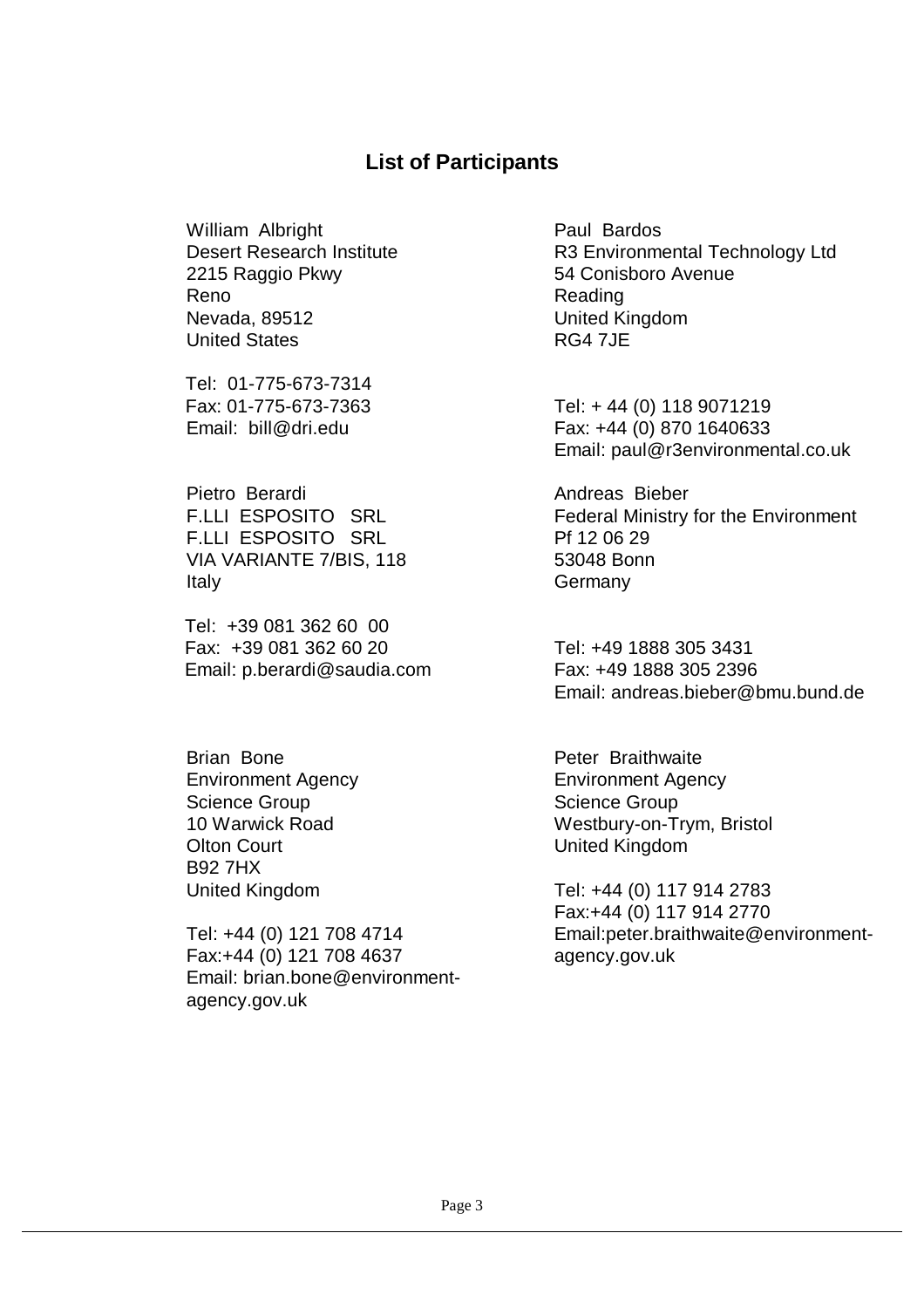Antonio Campanile F.LLI ESPOSITO SRL VIA VARIANTE 7/BIS, 118 Italy

Tel: +39 081 362 60 00 Fax: +39 081 362 60 20 Email:a.campanile@espositogroup.it

Thierry Chassagnac CSD Azur 75 Bd de Gerland 69007 Lyon France

Tel: 0033 472 76 0690 Fax: 0033 472 76 0690 Email: t.chassagnac@csdazur.fr

Paolo Costa F.LLI ESPOSITO SRL VIA VARIANTE 7/BIS, 118 Italy

Tel: +39 081 362 60 00 Fax: +39 081 362 60 20 Email: p.costa@espositogroup.it

Sergio D'Offizi **SOGIN** Via Torino, 6 00184 Rome Italy

Tel: +39 0683040429 Fax: +39 068304375 Email: doffizi@sogin.it Martin Chapple URS Corporation Ltd 9<sup>th</sup> Floor Clifton Heights Triangle West Bristol BS8 1EJ United Kingdom

Tel: 44 (0) 1179 272899 Fax: 44 (0) 117 925 7152 Email: martin\_chapple@urscorp.com

Larry Conrad Regional Municipality of Peel 10 Peel Centre Drive Brampton, ON L6T 4B9 Canada

Tel: 905 791 7800 Fax: 905 821 1423 Email: conradL@region.peel.on.ca

Ludo Diels, Flemish institute for Technological Resear VITO, Boeretand 200 B-2400 MOL, Belgium

Tel. +32 14 33 6924 Fax. +32 14 32 6586 Email: ludo.diels@vito.be

Carolina Di Perna F.LLI ESPOSITO SRL VIA VARIANTE 7/BIS, 118 **ITALY** 

Tel: +39 081 362 60 00 Fax: +39 081 362 60 20 Email: p.costa@espositogroup.it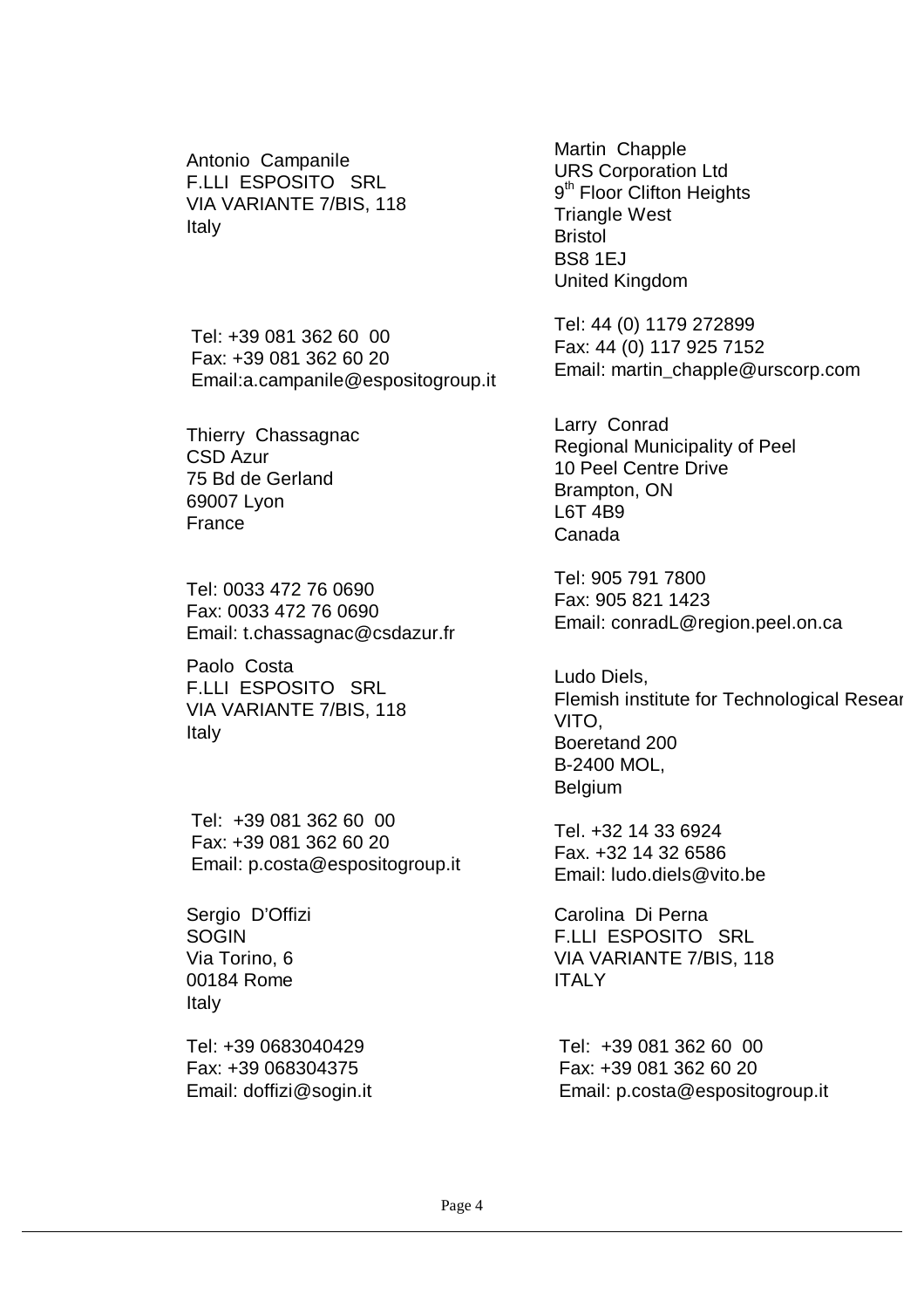Branko Druzina Institute of Public Health Trubarjeva 2 1000 Ljubljana Slovenia

Tel: 00386 1 244 1486. Fax: 00386 1 244 1471 Email: branko.druzina@ivz-rs.si

Sheena Engineer Environment Agency Land Quality Policy Kings Meadow House, Kings Meadow Road, Reading, Berkshire RG1 8DQ United Kingdom

Tel: 44 (0) 1189 535709 Fax: 44 (0) 1189 535710 Email sheena.engineer@environmentagency.gov.uk

Tatiana Galitcaia Patrunal Foundation of Moldova Andrei Doga 24, MD 2024 Chisinau Republic of Moldova

Tel: 373 22 440198 Fax: 373 22 769130 Email: sergiu@mediu.moldova.md David Edwards exSite Research Hillcrest, Hillam, Leeds LS25 5HG United Kingdom

Tel: 44 (0) 1977 683300 Fax: 44 (0) 870 1314537 Email:exSite@btinternet.com

Manuel Fernandez Coffey Geosciences Pty Ltd PO Box 346, Unanderra NSW2526 Australia

Tel: +61 242 726 071 Fax: +61 242 726 075 Email: manuel-fernandez@coffey.com.au

Sergiu Galitchi State Ecological Inspection Cosmonautilor 09. MD2005 Chisinau Republic of Moldova

Tel: 373 22 242115 Fax: 373 22 769130 Email: sergiu@mediu.moldova.md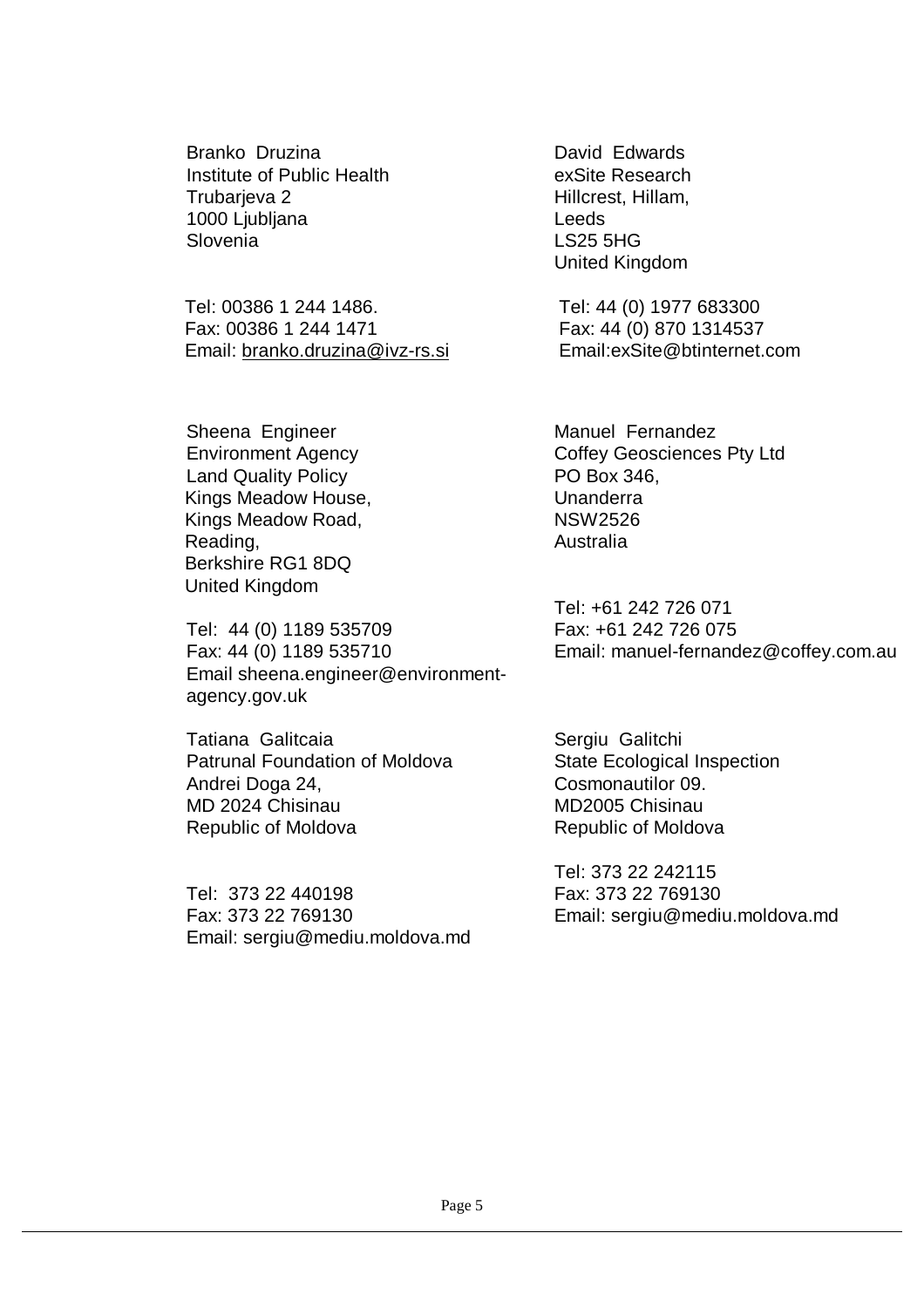Ioan Gherhes Baia Mare City Hall Gh. Sincai 37, 4800 Baia Mare Romania

Tel: +40-262-212 961 Fax: +40-262-212 961 Email: igherhes@baiamarecity.ro

Jan Gronow Environment Agency Science Group Wesbury-on-Trym, Bristol United Kingdom

Tel: 44 (0) 117 9142869 Fax: 44 (0) 1285 657520 Email: jan.gronow@environmentagency.gov.uk

Bernhard Hammer Swiss Agency for the Environment, Forests and Landscape (SAEFL) 3003 Bern **Switzerland** 

Tel: 0041 31 322 93 07 Fax: 0041 31 323 03 70 Email: bernhard.hammer@buwal.admin.ch Gwyn Griffiths – (Retired formerly of Wels Development Agency) Pontypridd Wales CF37 5YR United Kingdom

Email: gwyng44@ntlworld.com

Perry Guess FIRST FARADAY Pera, Pera Innovation Park, Melton Mowbray, Leicestershire. LE13 0PB United Kingdom

Tel: 44 (0) 1664 501 501 Fax: 44 (0) 1664 501 556 Email: perry.guess@pera.com

Bob Harris Environment Agency Science Group 10 Warwick Road Olton Court B92 7HX United Kingdom

Tel: +44 (0) 121 708 4608 Fax: +44 (0) 121 708 4637 Email: bob.harris@environment-agency.go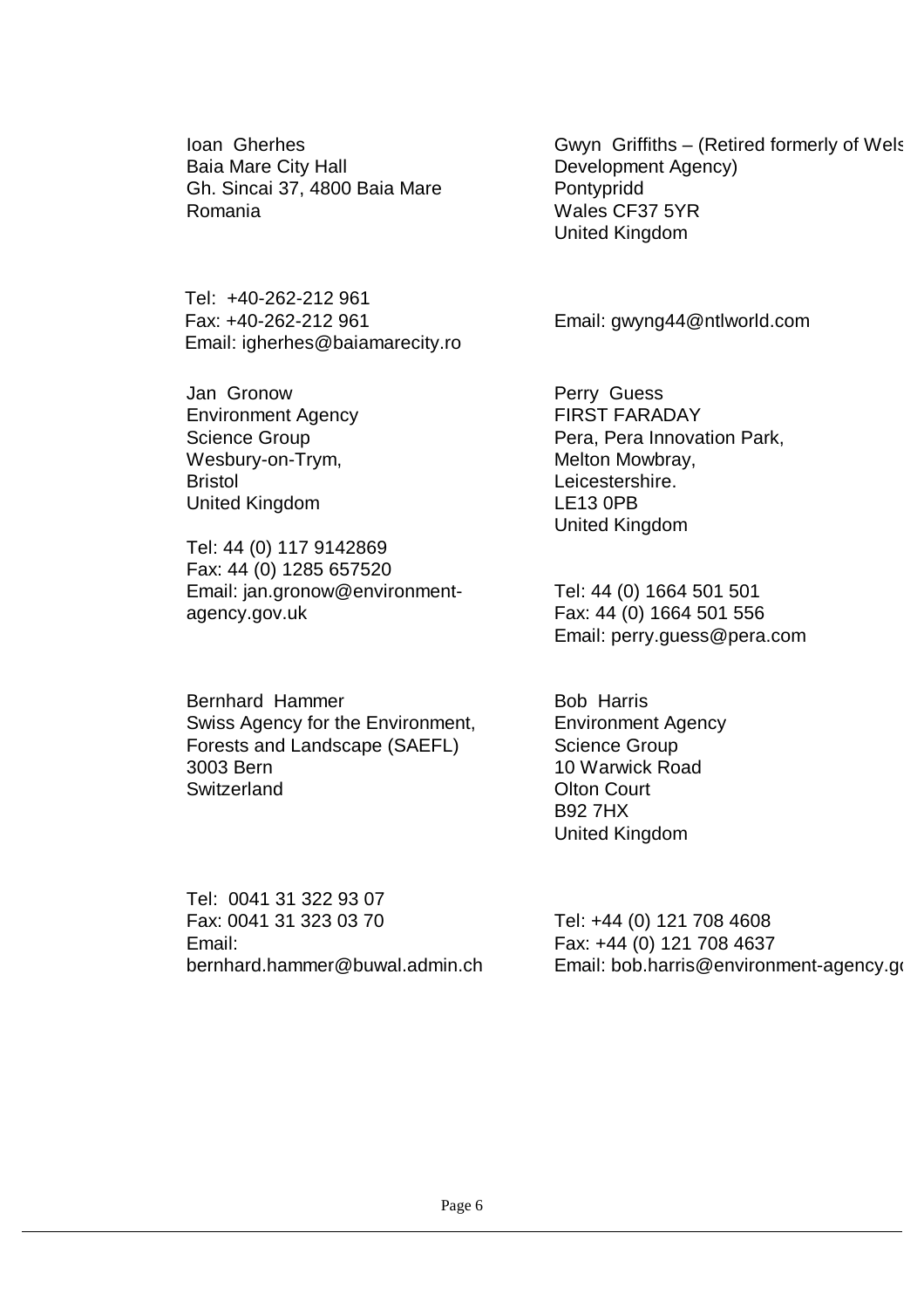Masaaki Hosomi Tokyo University of Agri. and Tech. Naka Machi 2-24-16 Koganei, Tokyo 184-8588 Japan

Tel: +81 42 388 7070 Fax: +81 42 381 4201 Email: hosomi@cc.tuat.ac.jp

Harald Kasamas Ministry of Environment Austria Stubenbastei 5 A-1010 Vienna Austria

Tel: +431 51522 3449 Fax: +431 5131679 1567 Email: harald.kasamas@lebensministerium.a t

Lisa Keller Environment Canada 70 Rue Cremazie  $6<sup>th</sup>$  Floor **Gatineau** Quebec K1A 0H3 Canada

Tel: +1 819 953 9370 Fax: +1 819 994 0502 Email: lisa.keller@ec.gc.ca Dave Johnston Environment Agency Wales TY Cambria, 29 Newport Road, Cardiff, CF24 0TP **Wales** United Kingdom

Tel: 44 (0) 29 20466163 Fax: 44 (0) 29 20466413 Email: dave.johnston@environment-agenc

Theresa Kearney Environment Agency Science Group 10 Warwick Road Olton Court B92 7HX United Kingdom

Tel: +44 (0) 121 708 4762 Fax: +44 (0) 121 708 4637 Email: theresa.kearney@environmentagency.gov.uk

Kestutis Kadunas Geological Survey of Lithuania Konarskio 35, 2600, Vilnius Lithuania

Tel: …+370 5 2136272. Fax: ….+370 5 2336156 Email: Kestutis.Kadunas@lgt.lt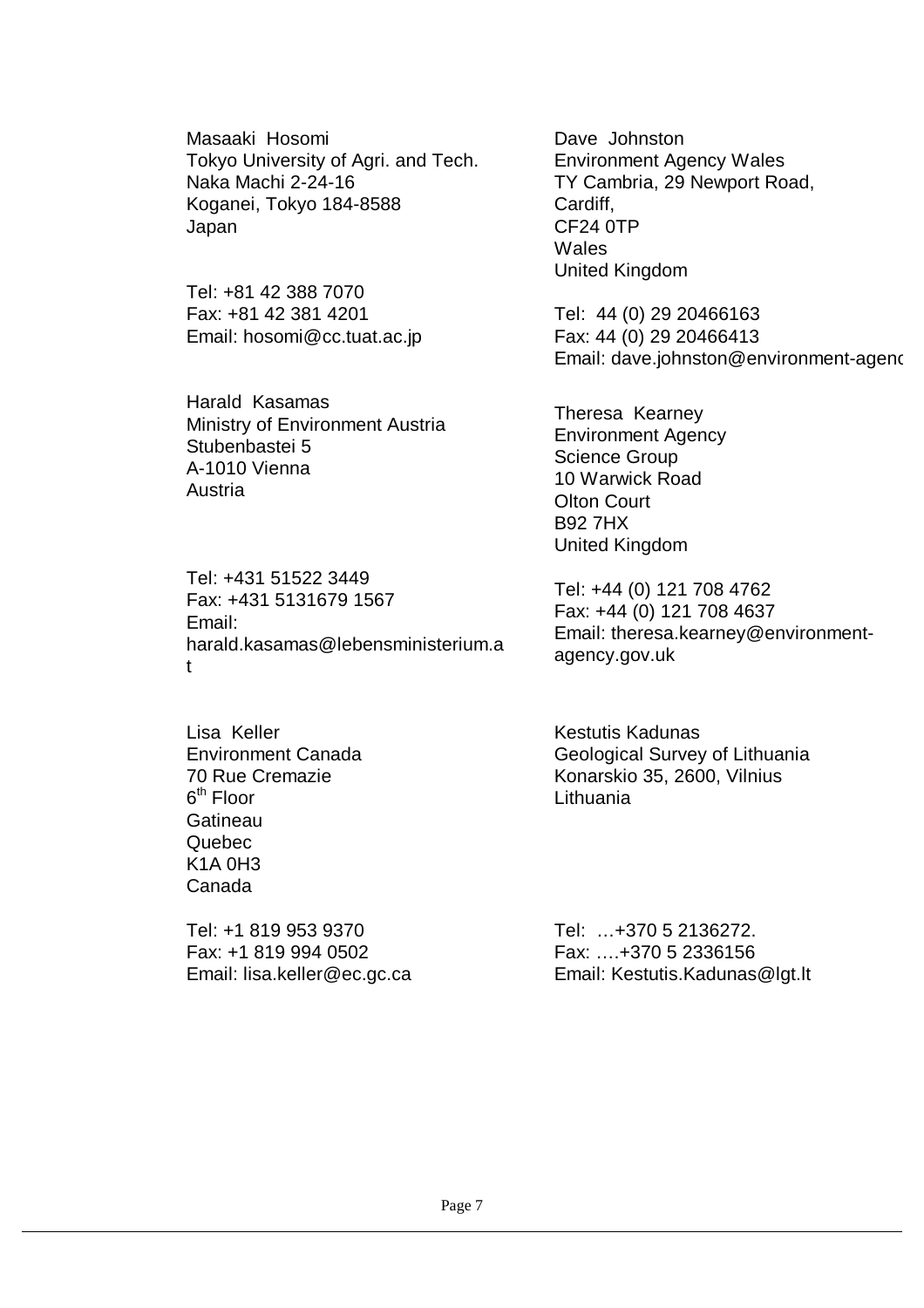Walter Kovalick US EPA 1200 Pennsylvania Ave Washington DC 20460 United States

Tel: 703 603 9910 Fax: 703 603 9135 Email: kovalick.walter@epa.gov

Jane McLauchlan Office of the Deputy Prime Minister 1/E1 Eland House Bressenden Place London SW1E 5DU United Kingdom

Tel: +44 (0) 20 7944 3748 Fax: Email:jane.mclauchlan@odpm.gsi.gov. uk

Christian Militon ADEME 2 Lafayette Square BP406 F-49004 Angers Cedex 01 France

Tel: +33 241 91 40 51 Fax: +33 241 91 40 03 Email: christian.militon@ademe.fr Judith Lowe Independent consultant 160 Trafalgar Street, London SE17 2TP United Kingdom

Tel: +44 (0) 20 7 640 0132 Fax: +44 (0) 20 7 967 9740 Email: judithlowe@aol.com

Eamonn Merriman Environmental Protection Agency Dublin Regional Inspectorate Richview, Clonskeagh, Dublin 14 Republic of Ireland

Tel: 353 1 2680103 Fax: 353 1 2680199 Email: e.merriman@epa.ie

Michael Nahir Northern Affairs Program, Government of 10 Wellington Suite 616 **Ottawa Ontario** KIA 0H4 Canada

Tel: +819 997 8413 Fax: +819 953 2590 Email: nahirm@inac.gc.ca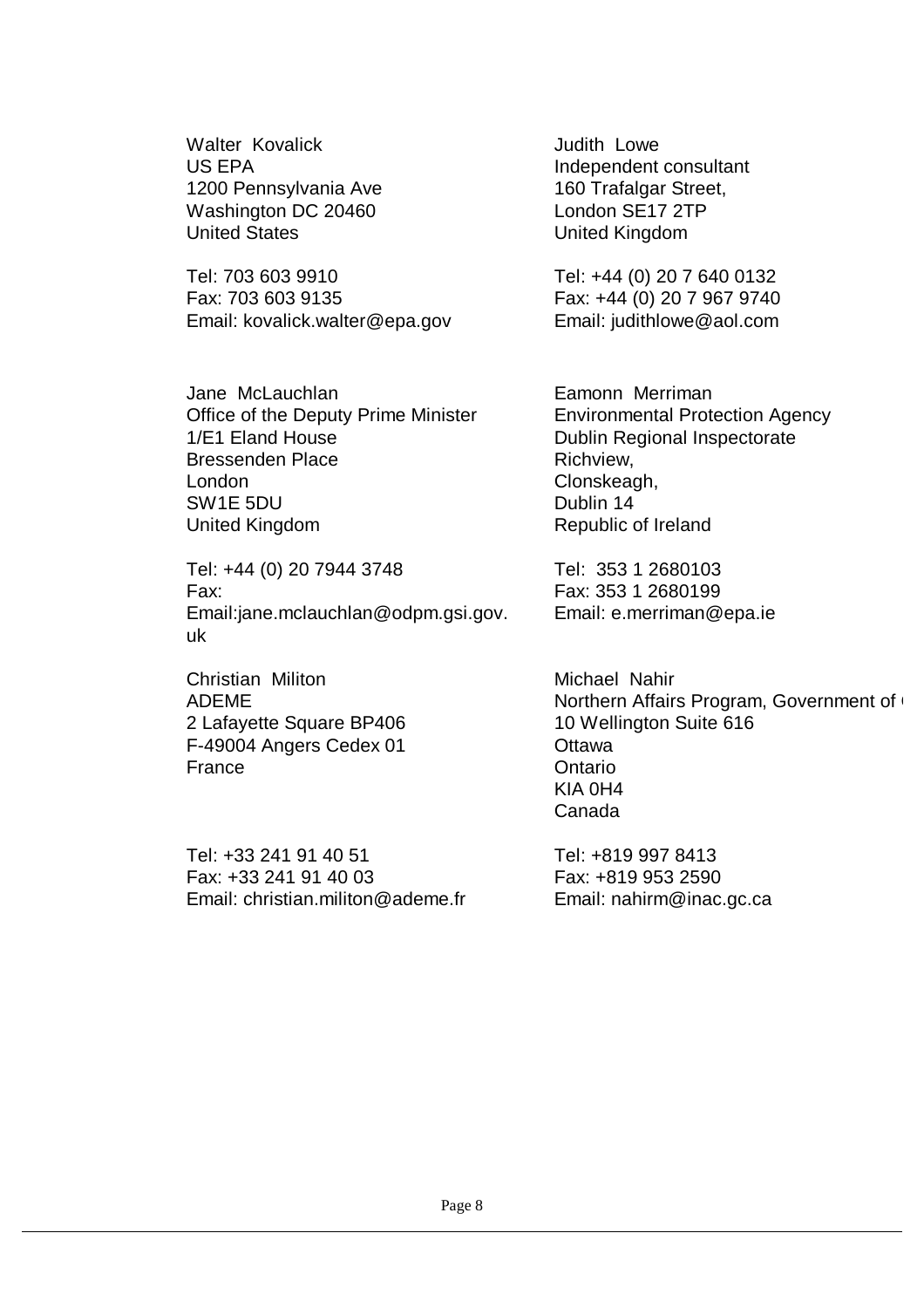Thierry Nameche SPAQuE 38 Boulevard D'Avroy 04000 Liege Belgium

Tel: 32(0) 4 220 94 11 Fax: 32(0) 4 221 40 43 Email: t.nameche@spaque.be

Julie Osmond Welsh Assembly Government Cathay's Park, Cardiff CF10 3NQ **Wales** 

Tel: 44 (0) 2920 821590 Fax: 44 (0) 2920 823658 Email:julie.osmond@wales.gsi.gov.uk

Antonio Ragozzino University of Naples Dept of Botanica, Arboricoltura, Patologica Vegetale, 80055 Portici, Italy

Tel: +390 81 253 9364/5 Fax: +390 81 775 5114 Email: ragozzin@unina.it Graham Norris CL:AIRE 5<sup>th</sup> Floor, 2 Queen Anne's Gate Bldgs., Dartmouth Street, London SW1H 9BP United Kingdom

Tel: 44 (0) 20 7 340 0470 Fax: 44 (0) 20 7 340 0471 Email: graham.norris@claire.co.uk

Francesca Quercia APAT Via V. Brancati 48, 00144 Rome Italy

Tel: +39 06 4444 2472 Fax: +39 06 4465159 Email: quercia@apat.it

Martina Rapthel Abfallwirtschaft GmbH Halle-Lochau Berliner Strasse 100 06184 Dollnitz **Germany** 

Tel: 0049 345 7825110 Fax: 0049 345 7825128 Email: -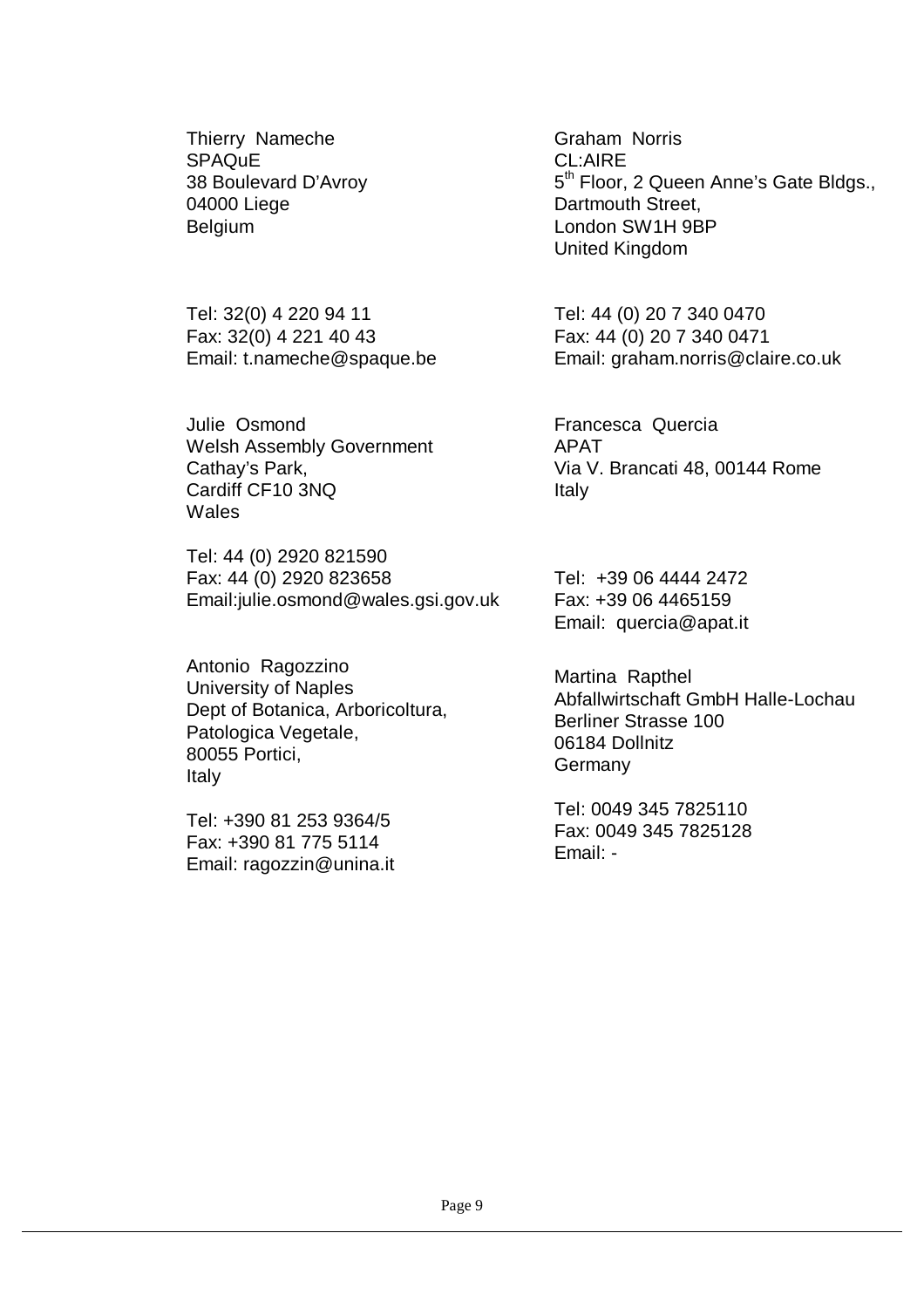Thomas G. Reichenauer ARC Seibersdorf Research GmbH Environmental Research A-2444 Seibersdorf Austria

Tel: +43 (0) 50550 3545 Fax: +43 (0) 50550 3520 Email: thomas.reichenauer@arcs.ac.at

Howard Robinson Enviros Enviros House Shrewsbury Business Park, **Shrewsbury** Shropshire SY2 6LG United Kingdom

Tel: 44 (0) 1743 284 877 Fax: 44 (0) 1743 Email: howard.robinson@enviros.com

Alan Rosevear Environment Agency Science Group Kings Meadow House Reading RG1 8DQ United Kingdom

Tel: 44 (0) 118 953 5641 Fax: 44 (0) 118 953 5721 Email: alan.rosevear@environmentagency.gov.uk

Gerhard Rettenberger Fachhochschule Trier, University of Applie **Science** Postfach 1826 54208 Trier **Germany** 

Tel: +49 651 978 1230 Fax: +49 651 9781239 Email: rettenberger@ruk-online.de

Steven Rose Malroz Engineering Inc 168 Montreal St **Kingston Ontario** K7K 3G4 Canada

Tel: +613 548 3446 Fax: +613 548 7975 Email: rose@malroz.com

John Schert Florida Center for Solid and Hazardous W **Management** University of Florida, 2207 NW 13 Street, Suite D, Gainesville, Florida, United States

Tel: 352-392-6264 Fax: 352-846-0183 Email:jschert@ufl.edu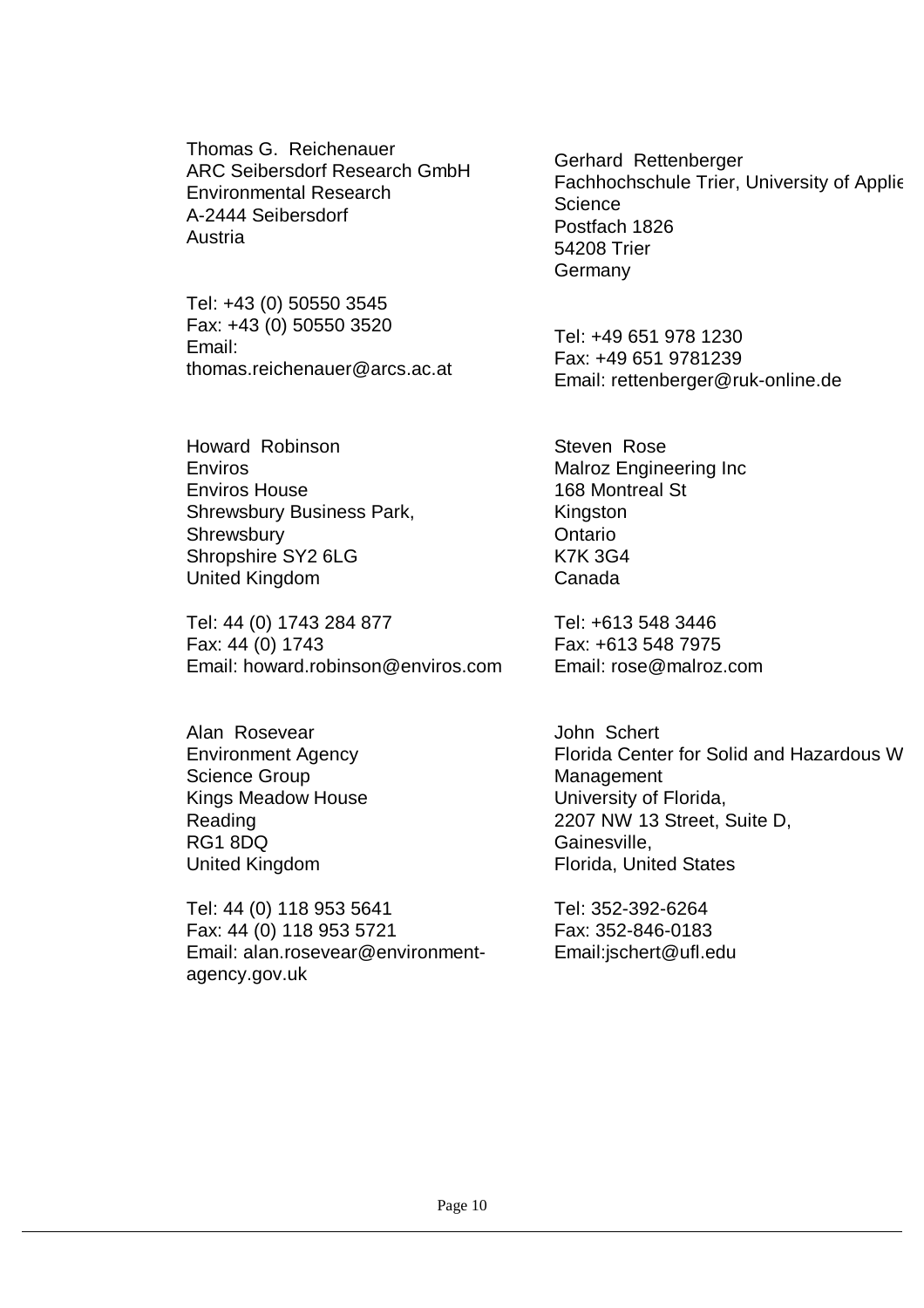Michael Smith M A Smith Environmental Consultancy 10A Moorland Road Hemel Hempstead, HP1 1NQ United Kingdom

Tel: 44 (0) 1442 258164 Fax: 44 (0) 1442 253777 Email:michael.a.smith@btinternet.com

Peter Stanley Regulatory Services, Cardiff Council, Cardiff City Hall, Cardiff CF10 3ND. United Kingdom

Tel: 44 (0) Fax: 44 (0) Email:

Susan Thorneloe US EPA Office of Research Development Research Triangle Park North Carolina 27711 United States

Tel: +919 541 2709 Fax: -+919 541 7885 Email: thorneloe.susan@epa.gov Steve Smith Welsh Development Agency QED Centre, Main Avenue, Treforest, Industrial Estate, Pontypridd Wales CF37 5YR

Tel: 44 (0) 1443 845507 Fax: 44 Email: steve.l.smith@wda.co.uk

Ilgonis Strauss Ministry of the Environment of the Republi Latvia 25 Peldu Street LV-1494 Riga Republic of Latvia

Tel: +371 7 026 405 Fax: +371 7 026 558 Email: ilgonis.strauss@vidm.gov.lv

Sergey Tikhonov Centre for International Projects 105043, Moscow, ul. Pervomaiskaya, 58 – B, app. 104-106 Russian Federation

Tel: (095) 165-05-62 Fax: (095) 165-08-90 Email: cip.tse@g23.relcom.ru